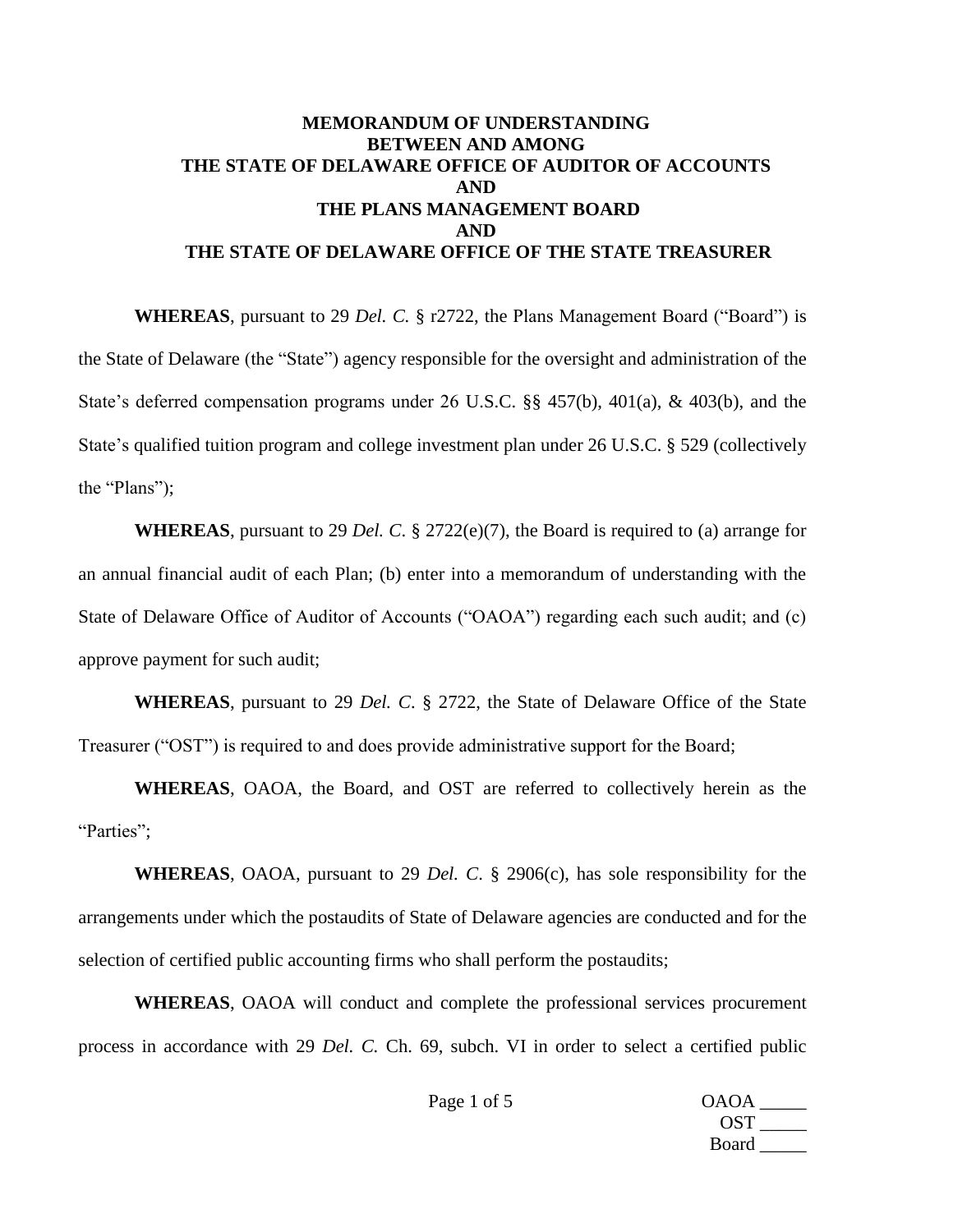accounting firm (the "Contractor") to perform the annual postaudits for each Plan (the "Engagement");

**WHEREAS**, following OAOA's selection of a certified public accounting firm and negotiations with said firm, OAOA will enter into a professional services agreement (the "Contract") with the Contractor regarding the Engagement;

**WHEREAS**, the Contract will be awarded for a two-year term and may be extended by OAOA as provided in the Contract and this Memorandum of Understanding (the "MOU"); and

**WHEREAS**, OAOA, the Board and OST agree that the MOU is intended to document their mutual understanding and agreement regarding payment of all Contract-related fees and other matters related to the Engagement, as specified herein, and is entered into as of the date executed by the Parties.

**NOW THEREFORE**, pursuant to the foregoing, the Parties hereto agree to the following:

- 1. All information, data, reports, and records, as are necessary for carrying out the engagement, shall be furnished to the Contractor without charge by OST, and OST shall cooperate with the Contractor during the course of the Engagement.
- 2. During the course of the Engagement, and prior to the completion thereof, OAOA shall notify in writing and consult with OST concerning any proposed extension of or addendum or revision to the Contract, including but not limited to the exercise of any optional term or changes in the scope of the Engagement that may affect Contractrelated fees or other material terms.
- 3. Within 10 business days of such notice, OST may provide written comments to OAOA regarding the proposed extension, addendum or revision. OAOA will consider OST's

Page 2 of 5 OAOA \_\_\_\_\_\_\_  $OST \_\_$ Board \_\_\_\_\_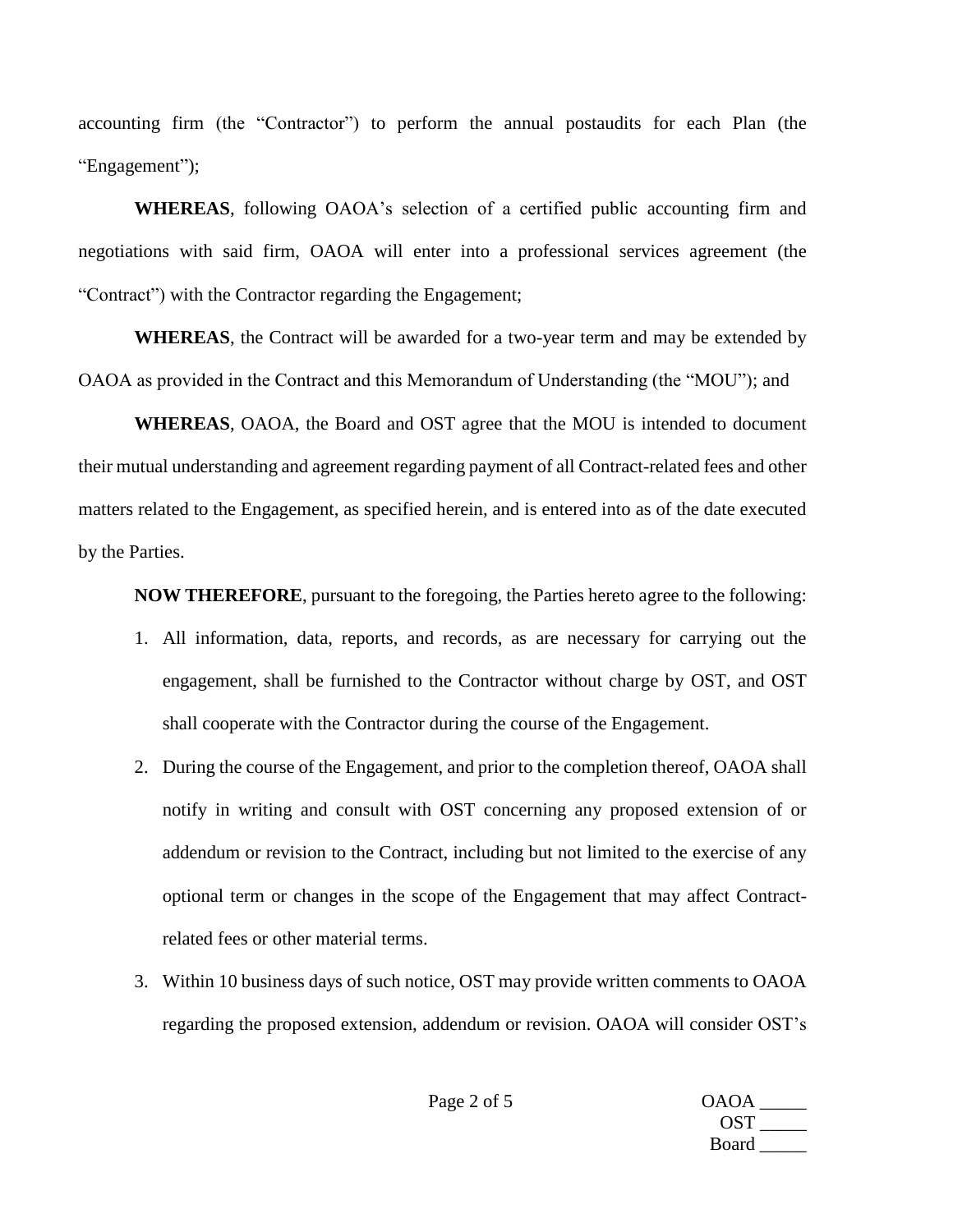comments and notify OST in writing of any extension of the Contract, or any changes made to the Contract that may affect Contract-related fees or other material terms.

- 4. OST and the Board acknowledges OAOA's statutory authority under 29 *Del. C.* § 2906(c) and agree that neither OST nor the Board will not enter into any agreement or arrangement with the Contractor that would create a conflict of interest.
- 5. OAOA acknowledges the Board's statutory authority under 29 *Del. C.* § 2722(e)(7) to arrange and approve the payment for an annual financial audit of the Plan.
- 6. OAOA shall be solely responsible for finalizing and publicly issuing a report relating to the annual financial audit.
- 7. In the first quarter of each calendar year during the term of this MOU, the Board shall approve an annual budget for the Plan that includes a line item for the payment of all annual audit-related fees and expenses, including reasonable estimates for all OAOA and Contractor fees and expenses incurred or expected to be incurred each calendar year. OST shall pay the Contractor any fees and expenses due and owing under the Contract, subject to OST's right to review and approve such fees and expenses in accordance with this MOU.
- 8. OAOA shall promptly review and tentatively approve all invoices submitted by the Contractor. OAOA shall promptly send all tentatively approved fees to OST for review and approval. OST will approve and promptly pay all undisputed charges in accordance with the budget. OST may directly address with the Contractor any disputed fees or expenses. OST and the Contractor may resolve any such disputes, and OST may pay all agreed-upon fees or expenses in accordance with the budget. Absent Board

Page 3 of 5 OAOA \_\_\_\_\_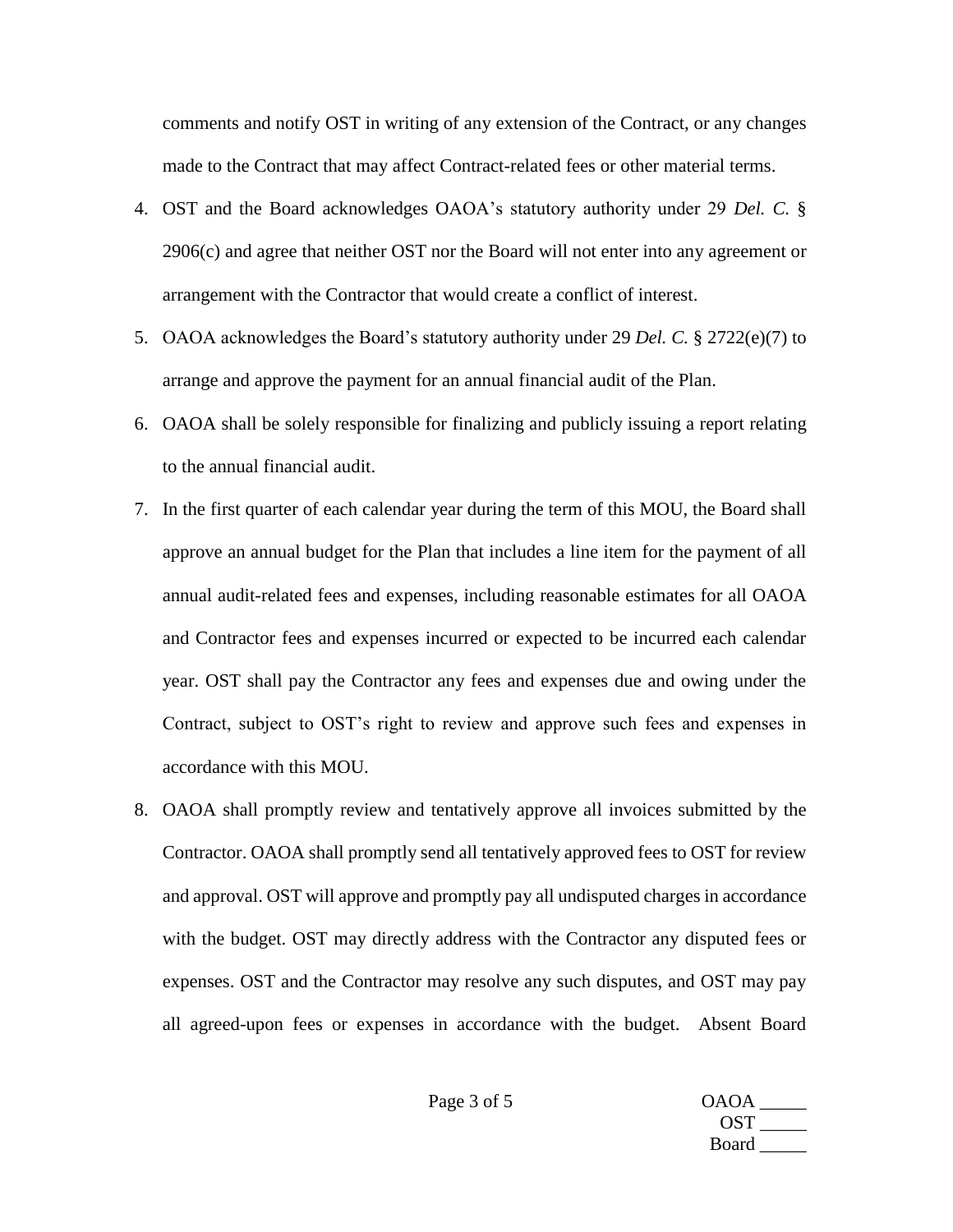approval, OST shall not pay any fees or expenses that exceed the amount provided in the annual budget.

- 9. If the Contractor informs OAOA of a potential cost overrun, OAOA will immediately notify OST.
- 10. In the event a subpoena, other legal process, or a Freedom of Information Act ("FOIA") request seeking access to or copies of work papers or any other documents related to the Engagement is received by OAOA, OAOA shall respond in accordance with the law. Unless prohibited by law, OAOA shall immediately notify OST of its receipt of any such request for access to confidential or potentially confidential documents relating to the Engagement.
- 11. OST and the Board agree to allow OST's employees to respond to audit inquiries and inform OAOA and the Contractor of any significant facts regarding matters of internal controls, fraud, waste, abuse, or illegal acts. Any information obtained as a part of this Engagement will be processed in accordance with applicable audit and investigative standards.
- 12. All notices and communications between the parties regarding any aspect of this MOU should be directed to the following individuals in writing:

| John Meyer                                  | Kathleen K. McGuiness           |
|---------------------------------------------|---------------------------------|
| Director, Contributions and Plan Management | <b>State Auditor</b>            |
| Office of the State Treasurer               | Office of Auditor of Accounts   |
| 820 Silver Lake Blvd, Suite 100             | 401 Federal Street, Third Floor |
| Dover, DE 19904                             | Dover, DE 19901                 |
| John.Meyer@delaware.gov                     | Kathleen.McGuiness@delaware.gov |
| 302-672-6705                                | 302-739-5055                    |

13. This MOU may be amended only by written agreement of the Parties.